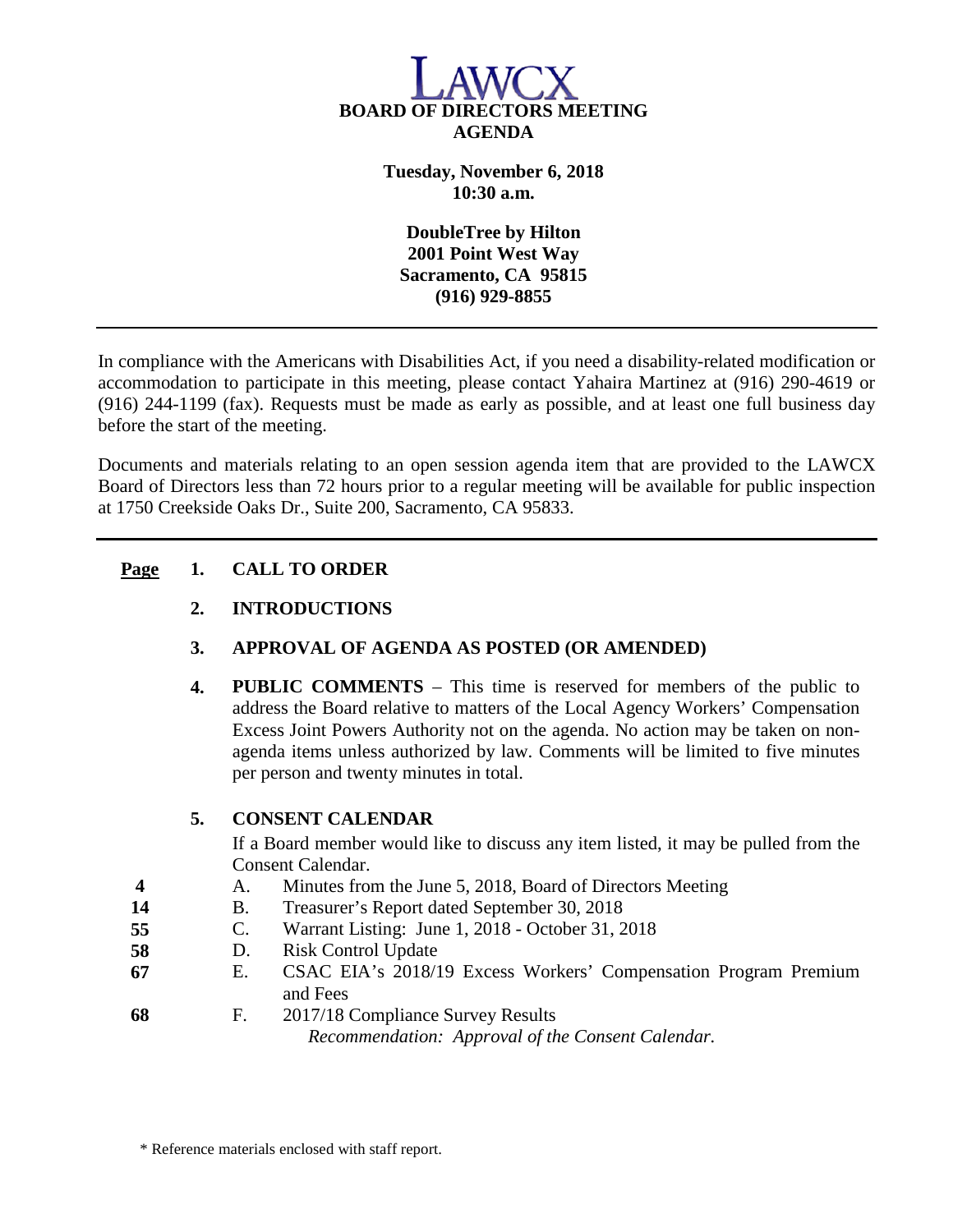# **6. CLOSED SESSION**

|     |    | A.             | Pursuant to Government Code Section 54956.95(a), the Board of Directors<br>will recess to closed session to discuss the following claim for payment of<br>workers' compensation liability incurred by a local district member of the<br>joint powers agency.<br>Fletcher Raynor vs. City of Ridgecrest/PARSAC |
|-----|----|----------------|---------------------------------------------------------------------------------------------------------------------------------------------------------------------------------------------------------------------------------------------------------------------------------------------------------------|
|     |    | <b>B.</b>      | Pursuant to Government Code Section 54956.95(a), the Board of Directors<br>will report in open session any reportable action taken in closed session.                                                                                                                                                         |
|     | 7. |                | <b>ACTION/DISCUSSION ITEMS</b>                                                                                                                                                                                                                                                                                |
| 72  |    | А.             | <b>Annual Investment Policy Review</b><br>Recommendation: Approve the Investment Policy as revised.                                                                                                                                                                                                           |
| 88  |    | <b>B.</b>      | Investment Report as of September 30, 2018<br>Recommendation: Review and file.                                                                                                                                                                                                                                |
| 131 |    | $\mathbf{C}$ . | Resolution Regarding All Bank Accounts, Credit Cards, and Authorized<br>Signatures                                                                                                                                                                                                                            |
| 135 |    | D.             | Recommendation: Approve Resolution 2-2018 Regarding All Bank<br>Accounts, Credit Cards, and Authorized Signatures<br>Draft Actuarial Report with 2019/20 Funding Rates and Discussion of<br><b>Confidence Level and Discount Rate</b>                                                                         |
|     |    |                | Recommendation: Receive and review the draft actuarial report and<br>approve establishing rates for the $2019/20$ program year at the $80\%$<br>confidence level and discounted at 2.5%.                                                                                                                      |
| 242 |    | Ε.             | Draft Audited Financial Statements for Fiscal Year Ended June 30, 2018<br>Recommendation: Review and approve the draft audited financial<br>statements and direct staff to work with the auditor to finalize the<br>document.                                                                                 |
| 278 |    | F.             | Review of Target Equity Policy, Dividends and Assessments, and Unaudited<br>Financial Statements as of June 30, 2018<br>Recommendation: Provide direction to staff regarding equity targets,<br>dividends and assessments.                                                                                    |
| 299 |    | G.             | <b>Compromise and Release Settlements Discussion</b><br>Recommendation: Engage Mike Harrington, Bickmore, to perform an<br>actuarial study of settlements and benefits of Compromise and Releases<br>and extend authority to the President to sign a Letter of Engagement.                                    |
| 300 |    | Н.             | Update on Assembly Bill 1749 – Off-Duty Peace Officers<br>Recommendation: Review and file.                                                                                                                                                                                                                    |
| 304 |    | I.             | <b>Workers' Compensation Claims Auditing Services</b><br>Recommendation: Review and approve the Agreement for Workers'<br>Compensation Claims Audit Services with Farley Consulting Services<br>effective July 1, 2019, and authorize the Executive Director to execute<br>the contract.                      |

\* Reference materials enclosed with staff report.